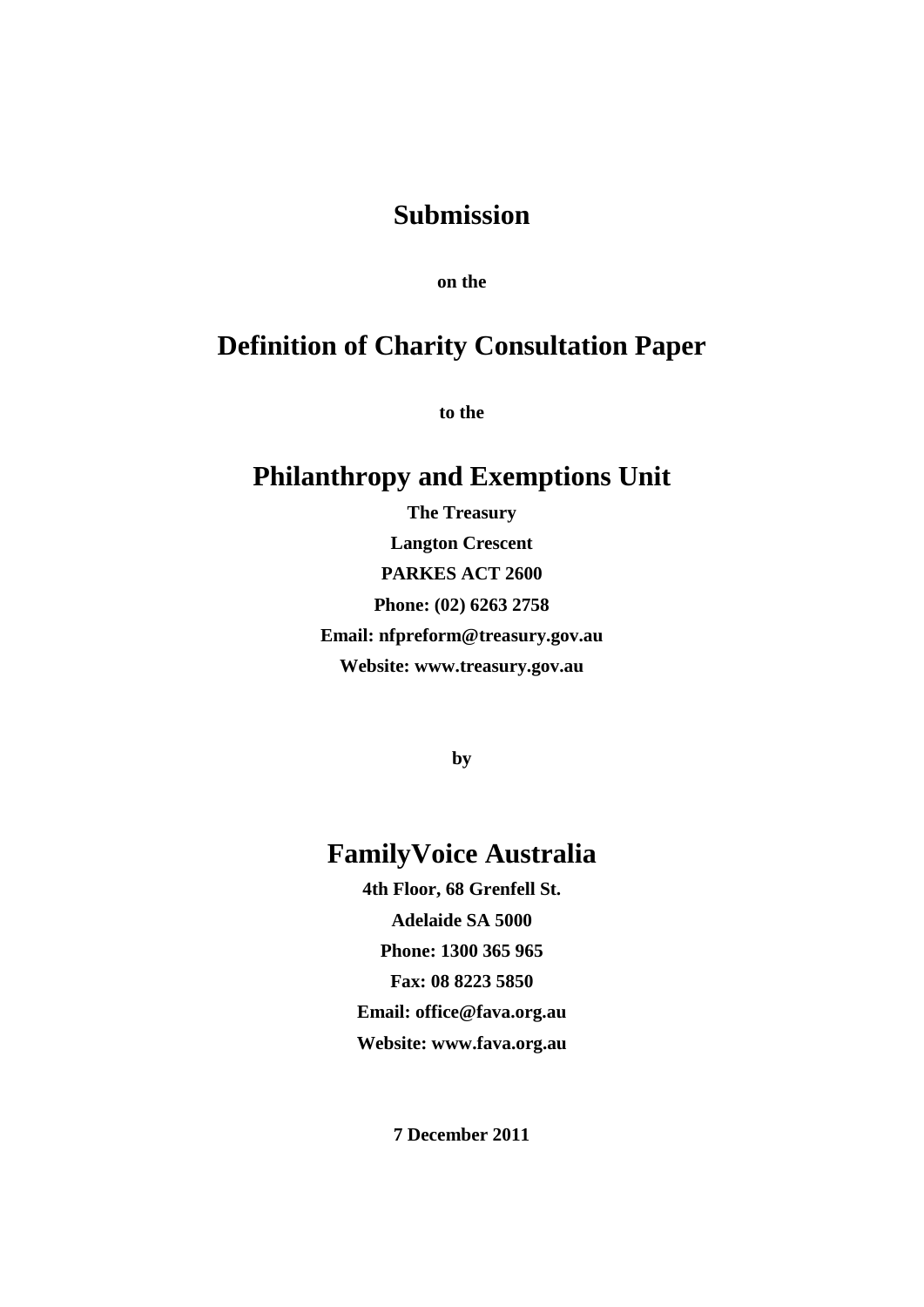### **TABLE OF CONTENTS**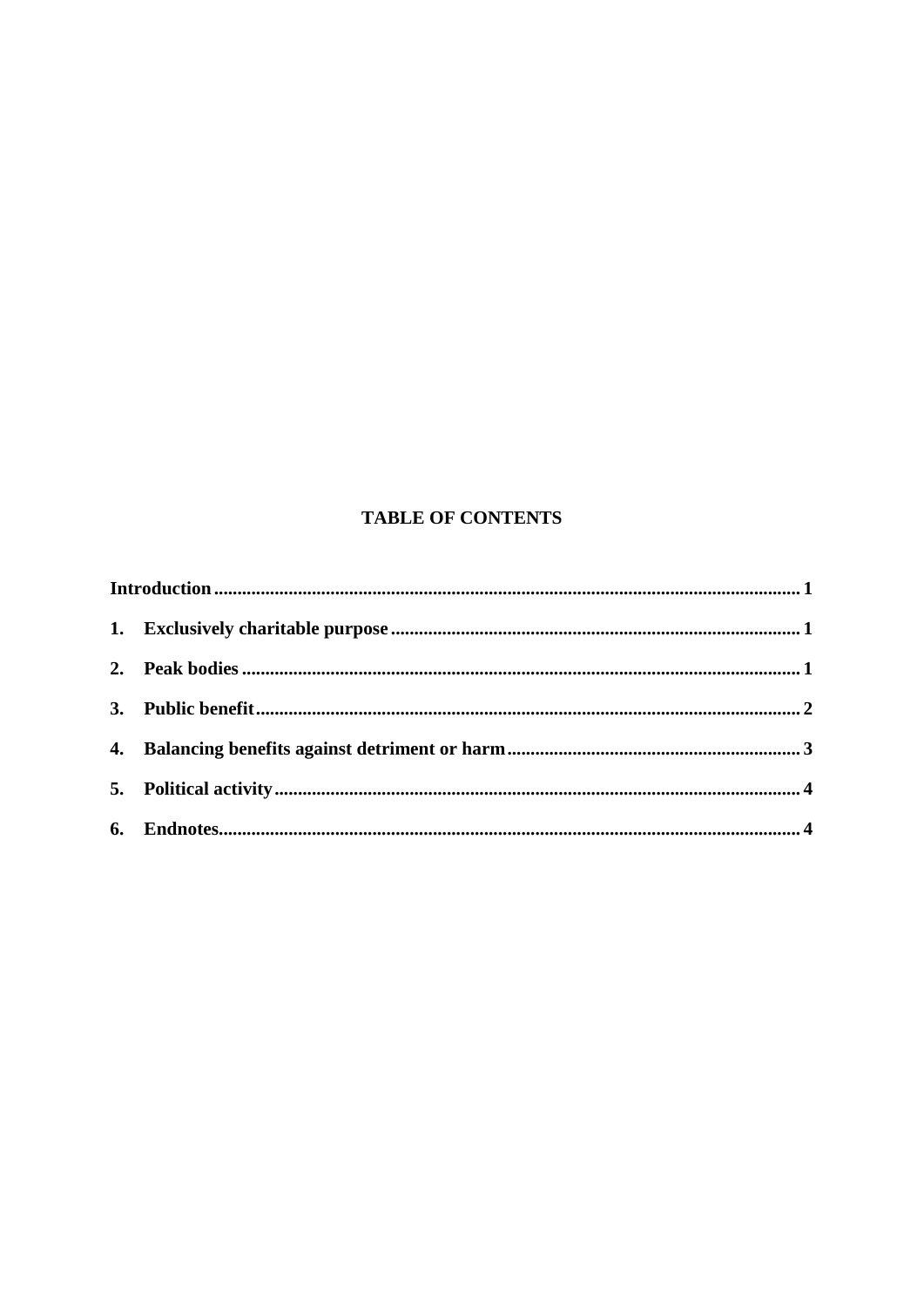# <span id="page-2-0"></span>**Introduction**

The Government announced in the 2011-12 Budget that it would introduce a statutory definition of charity, applicable across all Commonwealth laws from 1 July 2013. A consultation paper on the definition of charity was released by the Government on 28 October 2011.

<span id="page-2-1"></span>Public submissions have been invited by the committee and are due by 9 December 2011.

## **1. Exclusively charitable purpose**

Question 1 is "*Are there any issues with amending the 2003 definition to replace the 'dominant purpose' requirement with the requirement that a charity have an exclusively charitable purpose?*" Question 10 and 11 raise issues relating to the activities of a charity.

High Court decision in the Word Investments case provides an opportunity for subsidiaries of charities to conduct commercial activities without losing their charitable status.<sup>[1](#page-5-2)</sup> The decision confirms that an entity conducting a business to raise funds for a charity may also have a charitable purpose.<sup>[2](#page-5-3)</sup> This is a welcome result for charities, churches, welfare organisations and educational institutions that may have been concerned that fund-raising activities would impact their tax-exempt status.

Any statutory definition of a charity should reflect the High Court decision in the Word Investments case. A statutory definition should provide that a charity can engage in activities that are not in themselves charitable, provided they are not an end in themselves but undertaken to further the charitable purpose, for example by raising funds for that purpose.

This would ensure that the High Court's finding in *Commissioner of Taxation v Word Investments* [2008] HCA 55 was not disturbed by the new statutory definition of charity.

#### *Recommendation 1:*

*Any statutory definition of a charity should provide that a charity can engage in activities that are not in themselves charitable, provided they are undertaken to further the charitable purpose.*

*If a statutory definition is adopted that requires a charity to have an exclusively charitable purpose, then it should also explicitly allow a charity to engage in activities, including profit making business activities, that are ancillary to the exclusive purpose.*

### <span id="page-2-2"></span>**2. Peak bodies**

Question 2 is "*Does the decision by the New South Wales Administrative Tribunal provide sufficient clarification on the circumstances when a peak body can be a charity or is further clarification required?*"

The Consultation Paper notes that, in 2003, the New South Wales Administrative Decisions Tribunal held that a body which enhanced the long term viability of charitable organisations by providing educational mentoring and support services was itself a charitable institution.<sup>[3](#page-5-4)</sup>

To avoid doubt the statutory definition should explicitly provide that a peak body providing mentoring and support services exclusively to charities is itself a charity.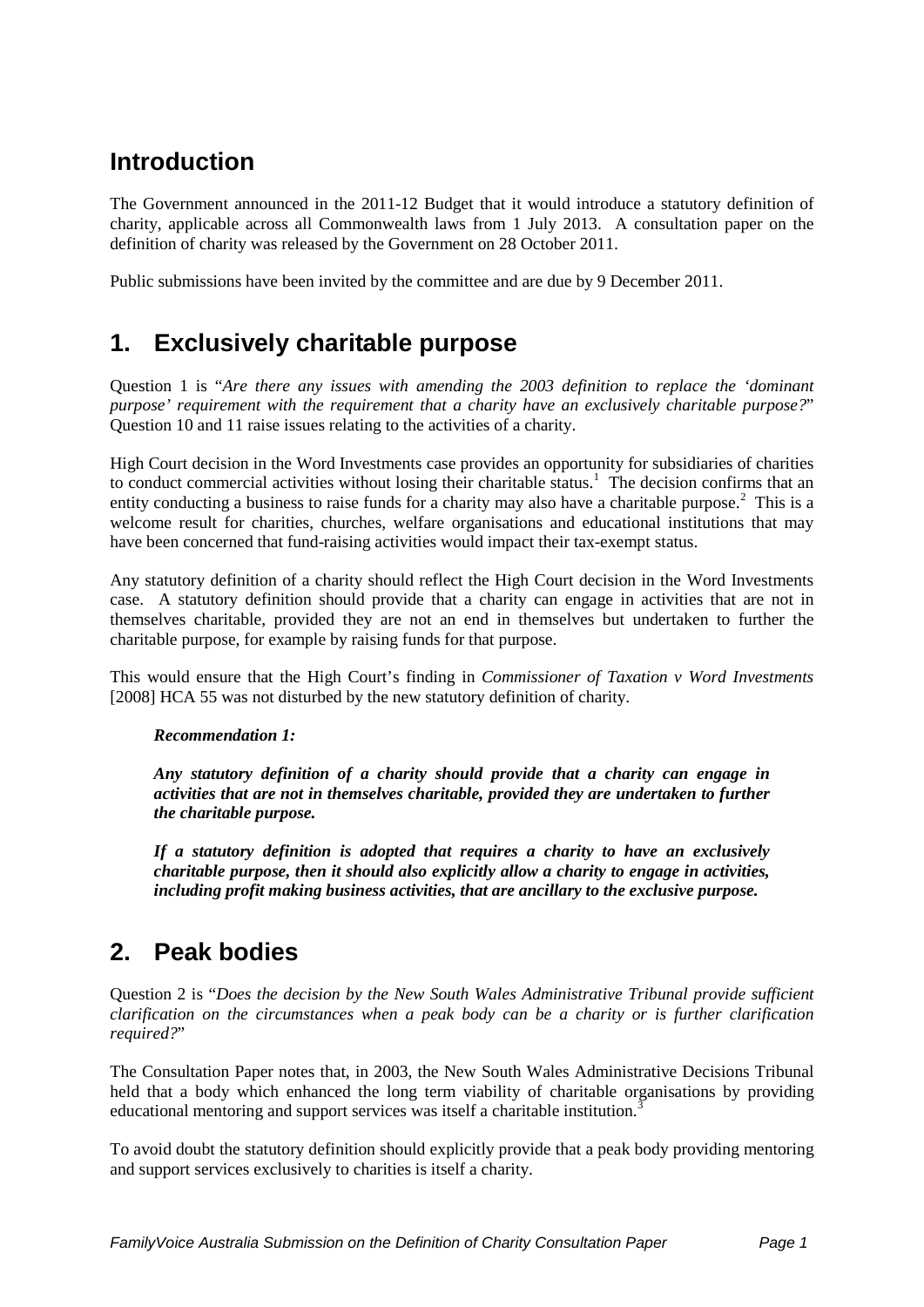#### *Recommendation 2:*

*The statutory definition should explicitly provide that a peak body providing mentoring and support services exclusively to charities is itself a charity.*

### <span id="page-3-0"></span>**3. Public benefit**

Questions 5 to 9 address various issues involving the public benefit test to be incorporated in the proposed statutory definition.

Australian law currently applies the classic definition of charity formulated by Lord Macnaghten in 1891:

*'Charity' in its legal sense comprises four principal divisions: trusts for the relief of poverty; trusts for the advancement of education; trusts for the advancement of religion; and trusts for other purposes beneficial to the community, not falling under any of the preceding heads.* [4](#page-5-5)

As the Full Federal Court observed in 2009, "*A common requirement underlies these categories; for a purpose to be charitable it must be able to be construed by the Court as being for the public benefit.*"[5](#page-5-6)

The Commissioner of Taxation in determining whether or not an entity which applies for endorsement as a charitable institution is by law a charitable institution already is required to apply a public benefit test as developed by the case law.

A useful summary of the case law is given in the 2001 report of the Charities Definition Inquiry:

*The following summary of principles regarding the interpretation of 'public benefit' have* [sic] *been established through the common law:*

- *The object or purpose must be beneficial in itself, that is, it must be aimed at achieving a universal or common good; by definition, a purpose cannot be beneficial if it is harmful to the public.*
- *'Benefit' is not limited to the delivery of material benefits, but can extend to include social, mental and spiritual benefits. However, it has been held by the courts that a basic requirement of a charitable gift is that it must be seen to have practical utility.*
- *The 'public' is taken to mean the general community or a 'sufficient section of it'. This has been given clearer meaning through what has become known as the Compton/Oppenheim test, which indicates that the number of potential beneficiaries of a charity must not be numerically negligible, and there must be no personal relationship between the beneficiaries and any named person or persons.*

*While the public benefit test applies across all four heads of charity, there is a general presumption that, prima facie, the element of public benefit is satisfied in the case of purposes falling under the first three heads of charity ('relief of poverty', 'advancement of education' and 'advancement of religion'). For purposes falling under the fourth head ('other purposes beneficial to the community') the element of public benefit needs to be expressly demonstrated.*[6](#page-5-7)

The *Charities Bill 2003* would have overturned the presumption of public benefit for the first three heads of charity requiring that all entities seeking approval as a charity meet a public benefit test.

In attempting to replace the common law by statute care needs to be taken that the accumulated results of centuries of case law are not replaced by a legal clean slate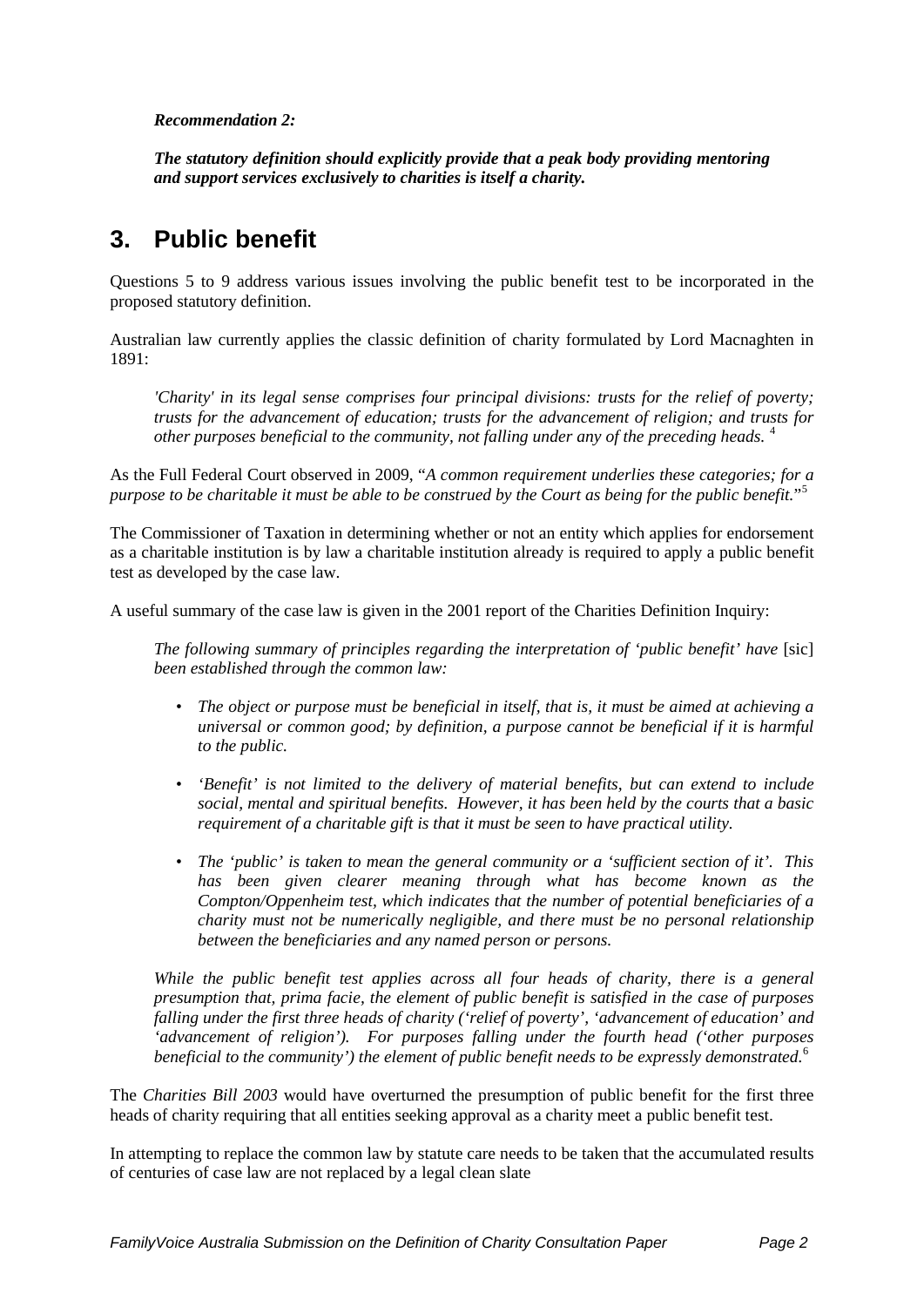This point was made by the British government in relation to reforms to charities law proposed in 2002:

*It is not the aim of this reform to do away with existing case law. Removing all reference to existing case law would create significant uncertainty for existing charities, and would mean that many of the same points would have to be unnecessarily explored again by the courts.*[7](#page-5-8)

Any statutory definition of charity should maintain the common law presumption in relation to the first three heads of charity identified by Lord Mcnaughten – relief of poverty; advancement of education and advancement of religion – without requiring any new public benefit test.

The common law has established that each of these in itself is a charitable purpose. An entity which has one of these aims, provided its activities are directed at the public and not just a private group, will be for the public benefit

By failing to specify these heads of charity or to refer to the common law a new statutory definition could have the effect of leaving open a finding that an entity that, say, existed for the advancement of religion by holding religious services open to the public but was not engaged in providing any more tangible benefits such as running a soup kitchen was not providing an identifiable public benefit.

#### *Recommendation 3:*

*Any new statutory definition should maintain the common law presumption that relief of poverty, advancement of education and advancement of religion are each a charitable purpose without imposing any new requirement to identify a specific public benefit other than one of these three purposes.* 

### <span id="page-4-0"></span>**4. Balancing benefits against detriment or harm**

There have been proposals that in assessing whether an entity is established for the public benefit that the benefit must be balanced against any detriment or harm.

The common law already provides that "*by definition, a purpose cannot be beneficial if it is harmful to the public*". [8](#page-5-9)

The case usually cited in this regard is *National Anti-Vivisection Society v IRC*. In this case Lord Simonds stated:

*Where on the evidence before it the court concludes that, however well-intentioned the donor, the achievement of his object will be greatly to the public disadvantage, there can be no*  justification for saying that it is a charitable object.<sup>[9](#page-5-10)</sup> [emphasis added]

In this particular case the court was of the opinion that, if the National Anti-Vivisection Society succeeded in its aims of stopping all experimentation on live animals, this would greatly disadvantage the public through the loss of or delay in important research into diseases and medical treatments.

Any reference in a new statutory definition to harm should adopt the language of the court in this case that is it should refer to harm that is "*of great or significant disadvantage to the public*".

Broader phrases could be interpreted as giving weight even to detriment or harm that is merely alleged or that is controversial.

For example, it could be considered that a religious institution that actively sought to convert adherents of another religion was doing harm by creating discord in the targeted religious community.